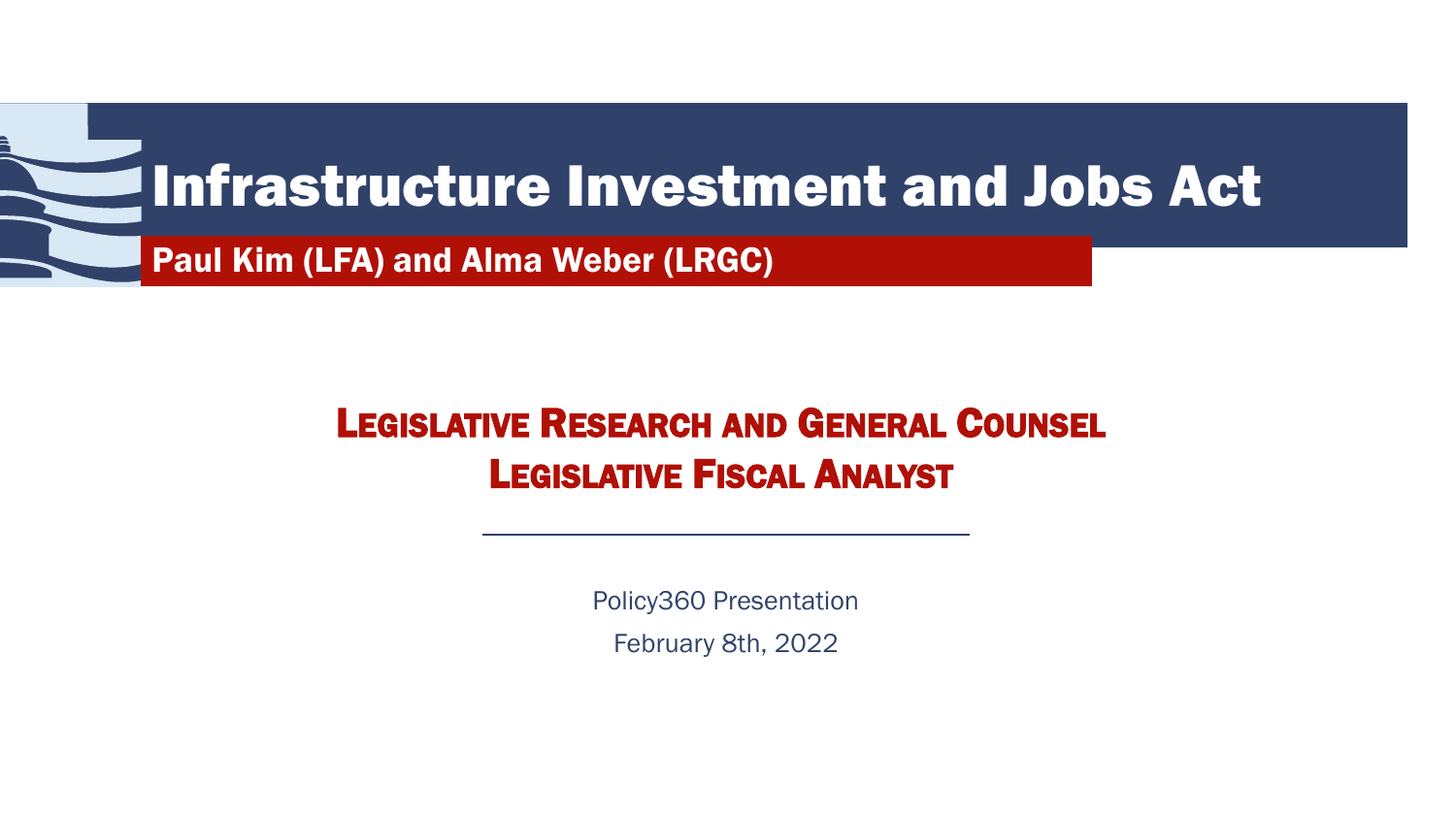

## •Infrastructure Investment and Jobs Act

• Signed into law Nov 15, 2021

## • \$1.2 trillion total

• Not a stimulus

## •How will the money come to Utah?

- Via existing formula
- Earmarks (specific projects and program)
- Competitive grants for new and existing programs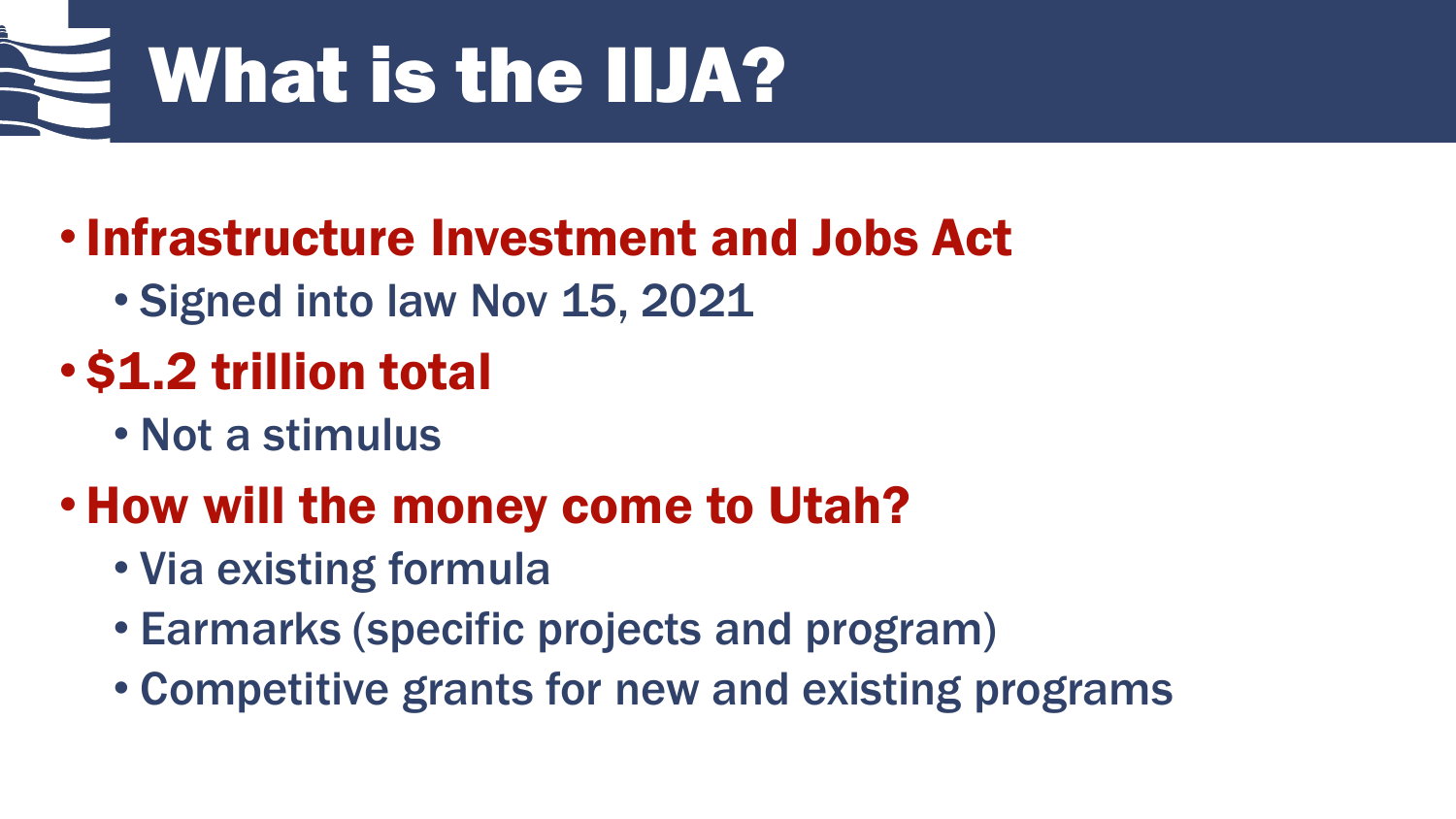# National Fundings (in \$ billions)

| <b>Categories</b>                                     | <b>Amount</b>     |
|-------------------------------------------------------|-------------------|
| <b>Reauthorization of Past Transportation Funding</b> | \$<br>650         |
| <b>Transportation</b>                                 | \$<br>285         |
| Roads, Bridges, & Major Projects                      | \$<br>110         |
| <b>Passenger and Freight Rail</b>                     | \$<br>66          |
| <b>Safety</b>                                         | \$<br>11          |
| <b>Public Transit</b>                                 | \$<br>39          |
| <b>Ports and Waterways</b>                            | \$<br>17          |
| <b>Airports</b>                                       | \$<br>25          |
| Low-Carbon and Zero-Emission School Buses & Ferries   | \$<br>8           |
| <b>Electric Vehicle Charging Stations</b>             | \$<br>8           |
| <b>Reconnecting Communities</b>                       | \$<br>$\mathbf 1$ |
| <b>Broadband</b>                                      | \$<br>65          |
| Water Infrastructure                                  | \$<br>55          |
| <b>Power and Grid</b>                                 | \$<br>73          |
| <b>Resiliency</b>                                     | \$<br>46          |
| <b>Western Water</b>                                  | \$<br>8           |
| <b>Environmental Remediation</b>                      | \$<br>21          |
|                                                       |                   |
| Total                                                 | \$<br>1,203       |

#### Things to Note:

- These authorizations are not one-time, but authorized throughout FY 2022 – 2026
- These authorizations are grants from one specific federal agency to a specific state agency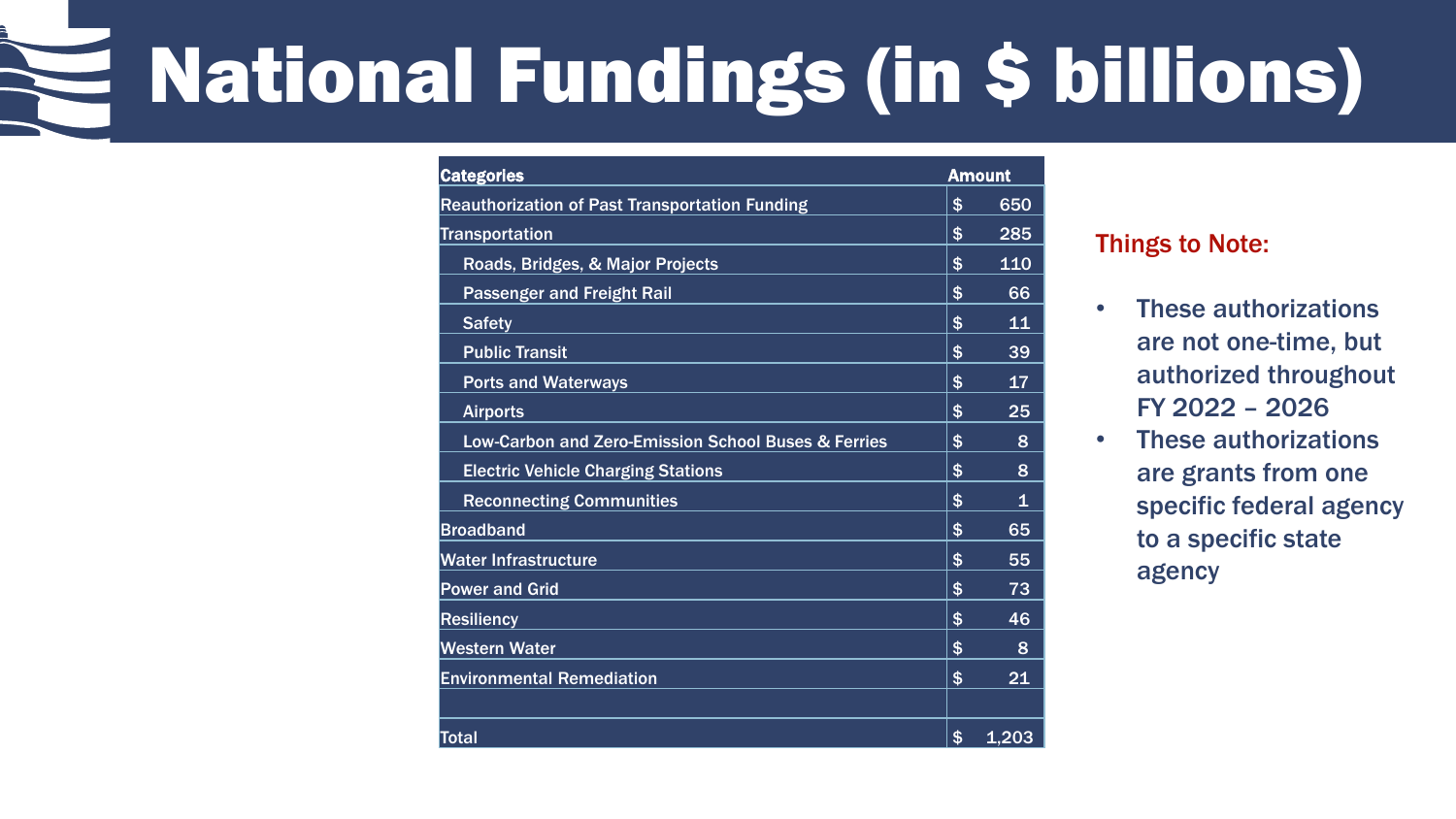## FFIS State Allocations (in \$ millions)

| <b>National Totals</b>              |                |                |                |                |                |              |
|-------------------------------------|----------------|----------------|----------------|----------------|----------------|--------------|
| <b>Category</b>                     | <b>FY 2022</b> | <b>FY 2023</b> | <b>FY 2024</b> | <b>FY 2025</b> | <b>FY 2026</b> | FY 2022-2026 |
| <b>Transportation</b>               | \$105,720      | \$107,285      | \$108,989      | \$110,512      | \$112,234      | \$544,740    |
| <b>Water</b>                        | \$8,704        | \$9,429        | \$9,831        | \$10,231       | \$10,231       | \$48,426     |
| <b>Environmental Remediation</b>    | \$19,800       | \$300          | \$300          | \$300          | \$300          | \$21,000     |
| Power & Grid                        | \$14,250       | \$6,036        | \$6,087        | \$6,138        | \$4,508        | \$37,019     |
| <b>Broadband</b>                    | \$60,200       | \$550          | \$550          | \$550          | \$550          | \$62,400     |
| <b>Resilience and Western Water</b> | \$8,435        | \$2,437        | \$2,332        | \$2,132        | \$2,032        | \$17,370     |
|                                     |                |                |                |                |                |              |
| Total                               | \$217,109      | \$126,037      | \$128,089      | \$129,864      | \$129,856      | \$730,955    |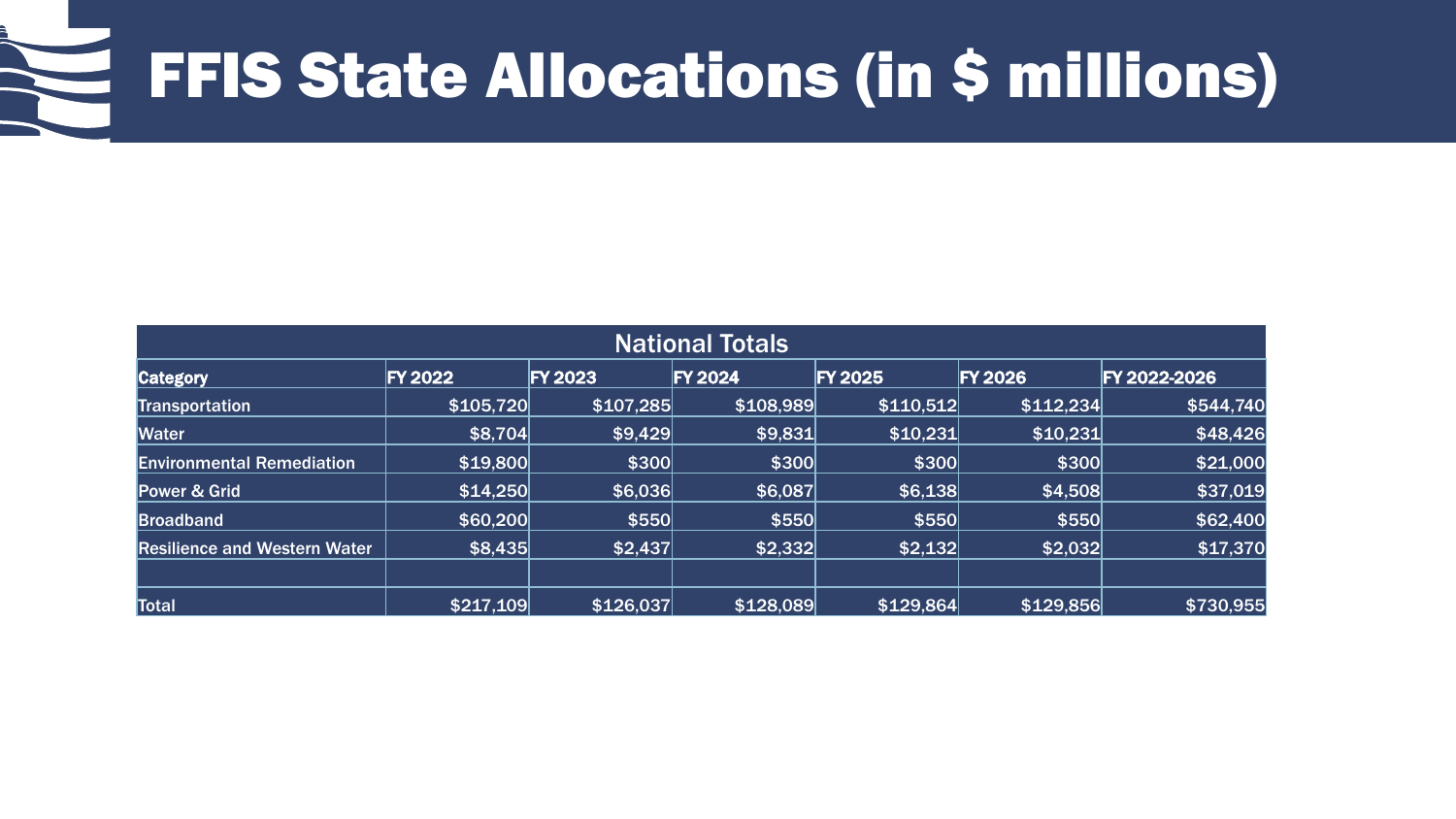## FFIS State Allocations (in \$ millions)

| <b>Agencies</b>                                         | FY 2022-2026 |
|---------------------------------------------------------|--------------|
| <b>Department of Agriculture</b>                        | \$4,276      |
| <b>Department of Commerce</b>                           | \$48,295     |
| <b>Environmental Protection Agency</b>                  | \$60,835     |
| <b>Department of Homeland Security</b>                  | \$6,900      |
| <b>Department of Interior</b>                           | \$19,764     |
| <b>Department of Transportation (DOT)</b>               | \$100        |
| <b>Department of Energy</b>                             | \$36,445     |
| <b>DOT - Federal Aviation Administration</b>            | \$25,000     |
| <b>DOT - Federal Highway Administration</b>             | \$348,084    |
| <b>DOT- Federal Motor Carrier Safety Administration</b> | \$3,204      |
| <b>DOT - Federal Railroad Administration</b>            | \$44,250     |
| <b>DOT - Federal Transit Administration</b>             | \$90,455     |
| <b>DOT - Maritime</b>                                   | \$2,275      |
| DOT - National Highway Traffic Safety Admin.            | \$6,373      |
| DOT - Pipeline and Hazardous Materials Safety Admin.    | \$1,000      |
| <b>DOT - Secretary</b>                                  | \$19,000     |
| <b>Federal Communications Commission</b>                | \$14,200     |
| <b>Department of Health and Human Services</b>          | \$500        |
|                                                         |              |
| Total                                                   | \$730,955    |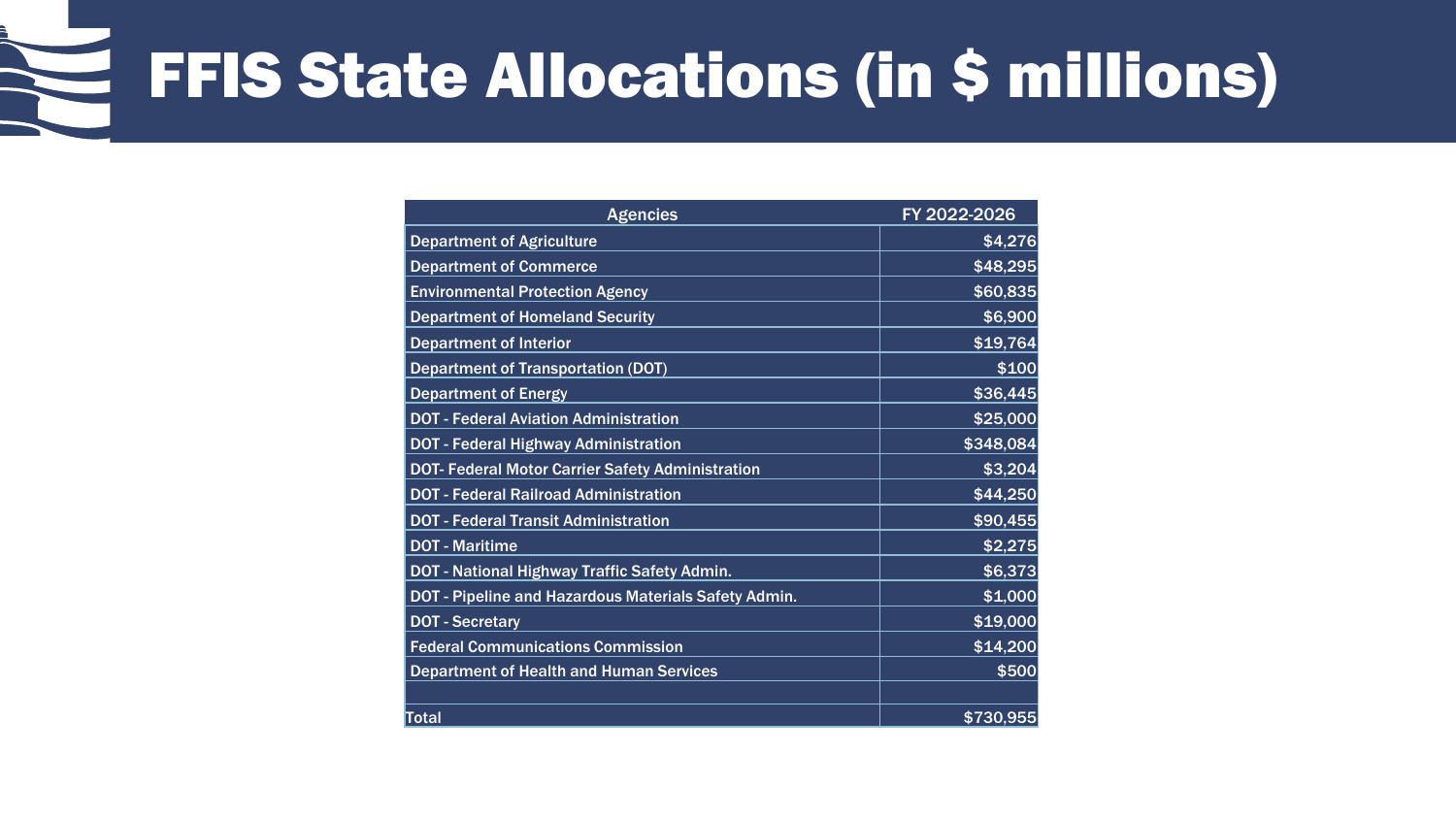#### FFIS State Allocations (in \$ millions)

| <b>Utah Funding</b>              |                |                |                |                |                |              |  |
|----------------------------------|----------------|----------------|----------------|----------------|----------------|--------------|--|
| <b>Category</b>                  | <b>FY 2022</b> | <b>FY 2023</b> | <b>FY 2024</b> | <b>FY 2025</b> | <b>FY 2026</b> | FY 2022-2026 |  |
| <b>Transportation</b>            | \$615          | \$627          | \$640          | \$652          | \$665          | \$3,461      |  |
| <b>Water</b>                     | \$74]          | \$80           | \$83           | \$86           | \$86           | \$410        |  |
| <b>Environmental Remediation</b> |                |                |                |                |                |              |  |
| <b>Power &amp; Grid</b>          | \$38           |                |                |                |                | \$38         |  |
| <b>Broadband</b>                 |                |                |                |                |                |              |  |
| <b>Resilience and Western</b>    |                |                |                |                |                |              |  |
| <b>Water</b>                     | \$3            | \$5            | 4              | \$1            |                | \$13         |  |
|                                  |                |                |                |                |                |              |  |
| Total                            | \$731          | \$712          | \$727          | \$739          | \$751          | \$3,922      |  |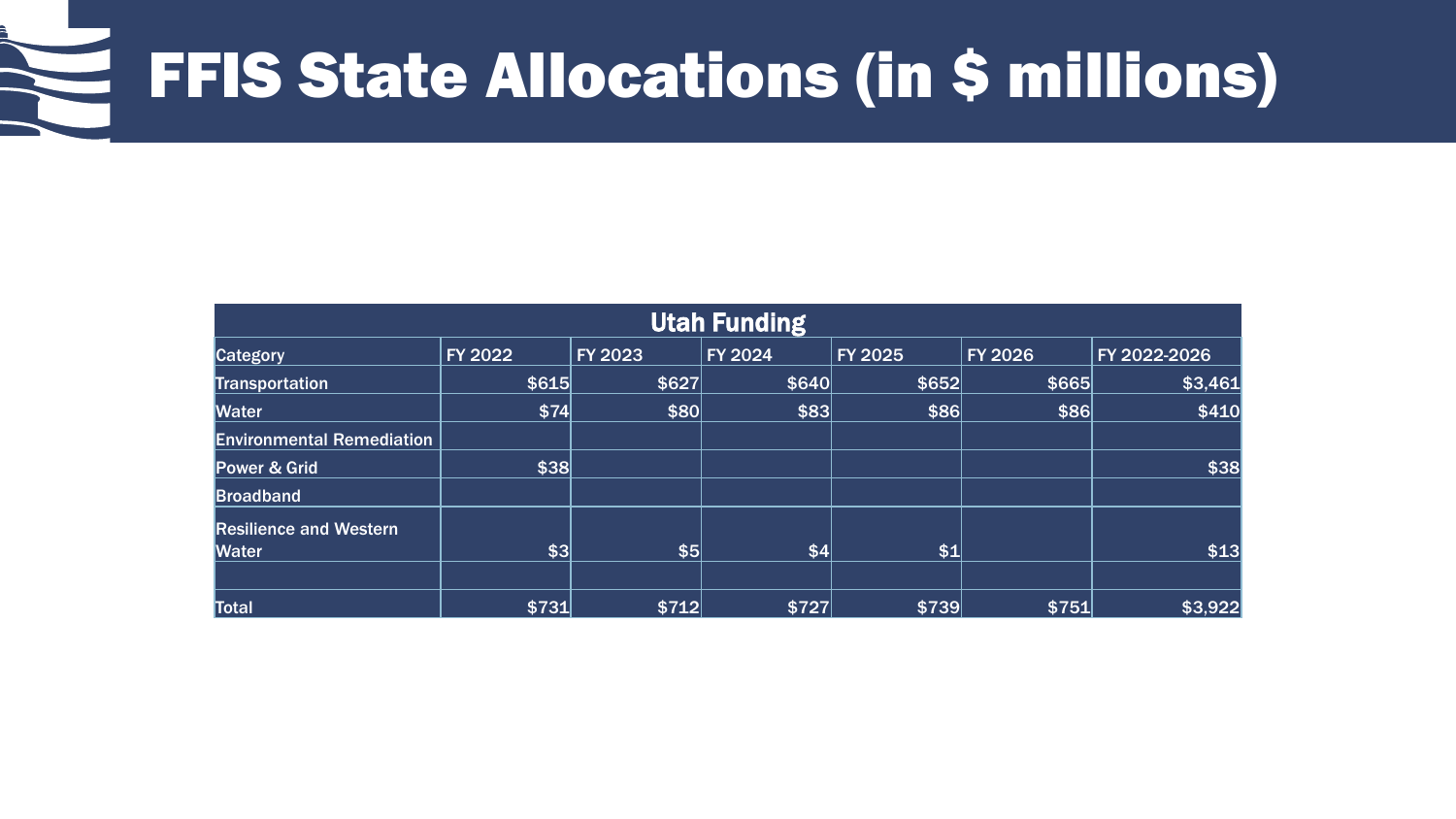# Spending Pay-Fors (NCSL)

**Offsets in the Infrastructure Investment and Jobs Act (\$ in billions)**



- Over the 2021-2031 period, IIJA would:
	- Decrease direct spending by \$110 billion
	- Increase revenues by \$50 billion
	- Increase discretionary spending by \$415 billion
	- On net, the legislation would add \$256 billion to projected deficits over that period.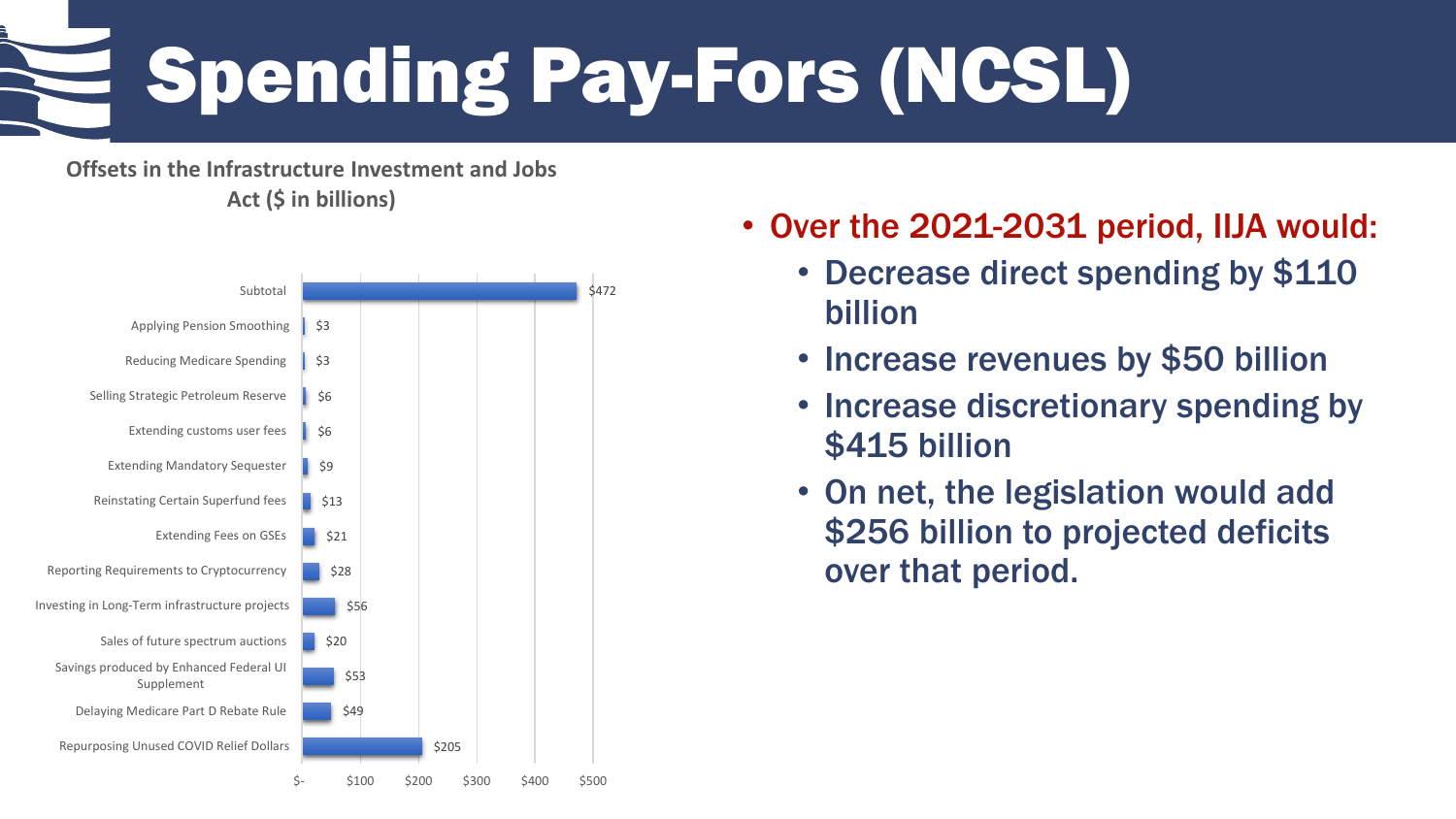Highway Trust Fund

#### Highway Trust Fund Appropriations For Utah FY2022-2026

- Authorizes the Highway Trust Fund - \$2.4 bil
- Highways, roads, and bridges
- 21% increase over baseline FY2021
- Growth is about that



 $FY 2022$  FY 2023 FY 2024 FY 2025 FY 2026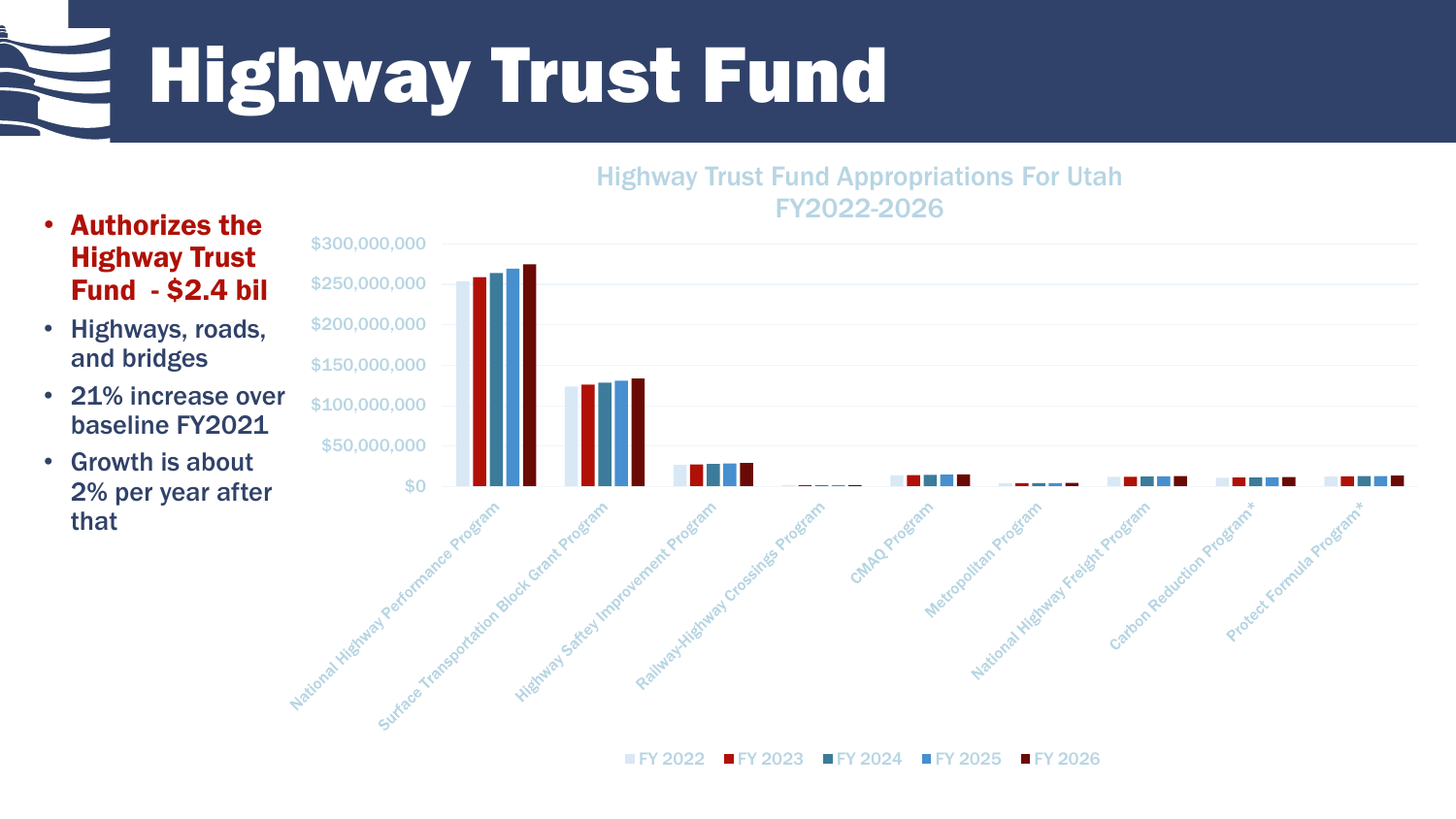# Highway Trust Fund - Existing

#### • National Highway Performance Program - \$1.32 bil

• Support for the condition, performance, and construction of new facilities on the National Highway System

#### • Surface Transportation Block Grant Program - \$643 mil

- Expands programs that are eligible
	- EV charging infrastructure and additional \$36 mil from the National Vehicle Electric Formula from the general fund
- Creates a new population band (50,000-200,000)

#### • Highway Safety Improvement Program - \$140 mil

- Eligible projects now include those for traffic calming and reducing vehicle speeds
- Requires the "vulnerable road user safety assessment"

## • Railway-Highway Grade<br>Crossing Program - \$9 mil

• Federal cost share increases to 100% for projects that eliminate at-grade rail- highway crossings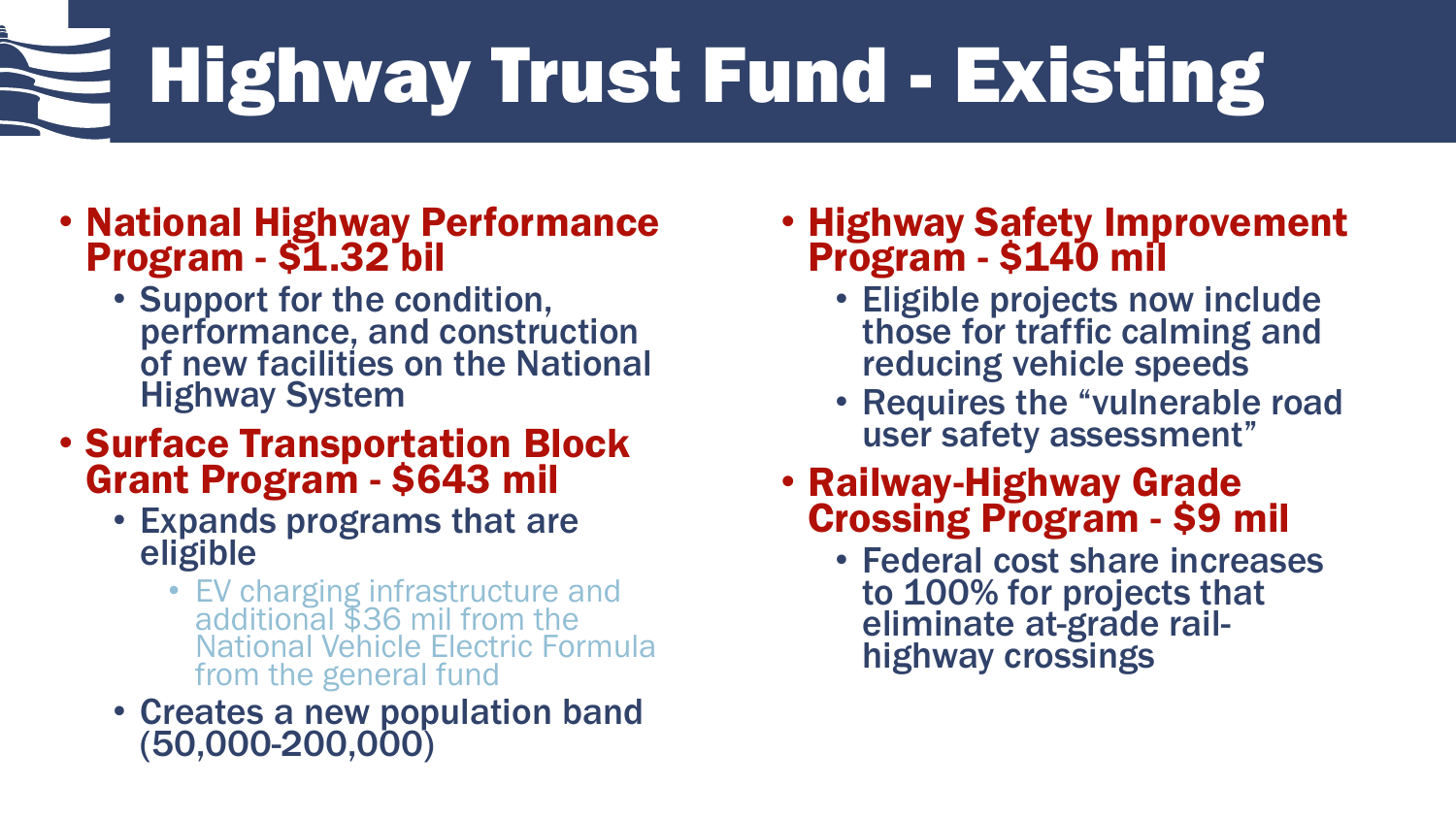# Highway Trust Fund - Existing

### • Congestion Mitigation and Air Quality Improvement Program (CMAQ) - \$73 mil

- Funds can be used for shared micro-mobility
- Purchase of heavy-duty zero emissions vehicles and charging equipment
- Replacement of certain diesel equipment

### • Metropolitan Planning Program - \$22 mil

- 4 in Utah: Cache, Wasatch Front Regional Council, Mountainland Association of Governments, and Dixie
- National Highway Freight Program \$63 mil
	- Increases number of miles of highway Utah can name as critical rural and critical urban freight corridors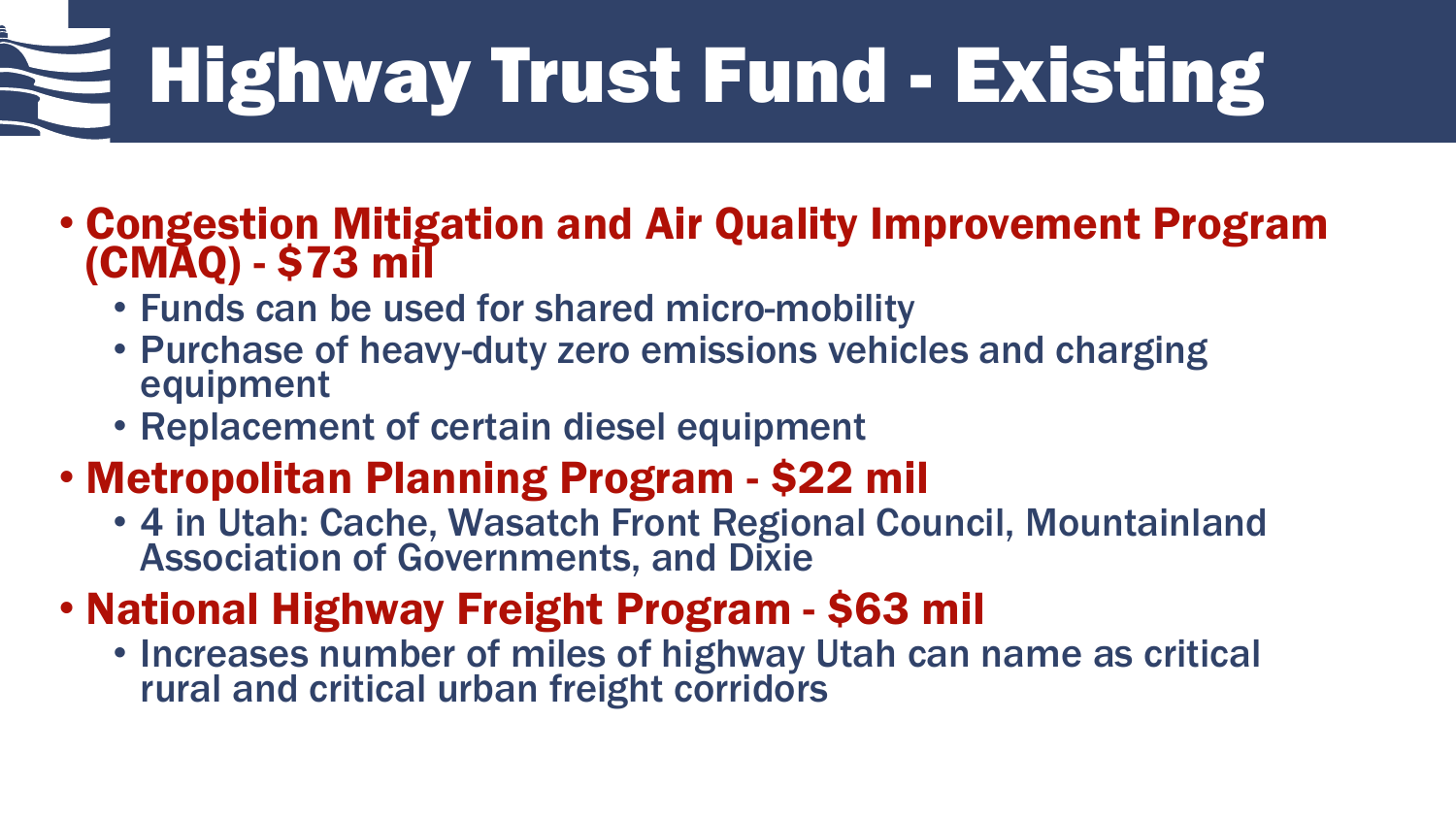# Highway Trust Fund – NEW

## •Carbon Reduction Program - \$57 mil

- Funds projects that support the reduction of transportation emissions
- Also requires Utah to develop a carbon reduction strategy in consultation with the MPOs within two years, and update the strategy every four years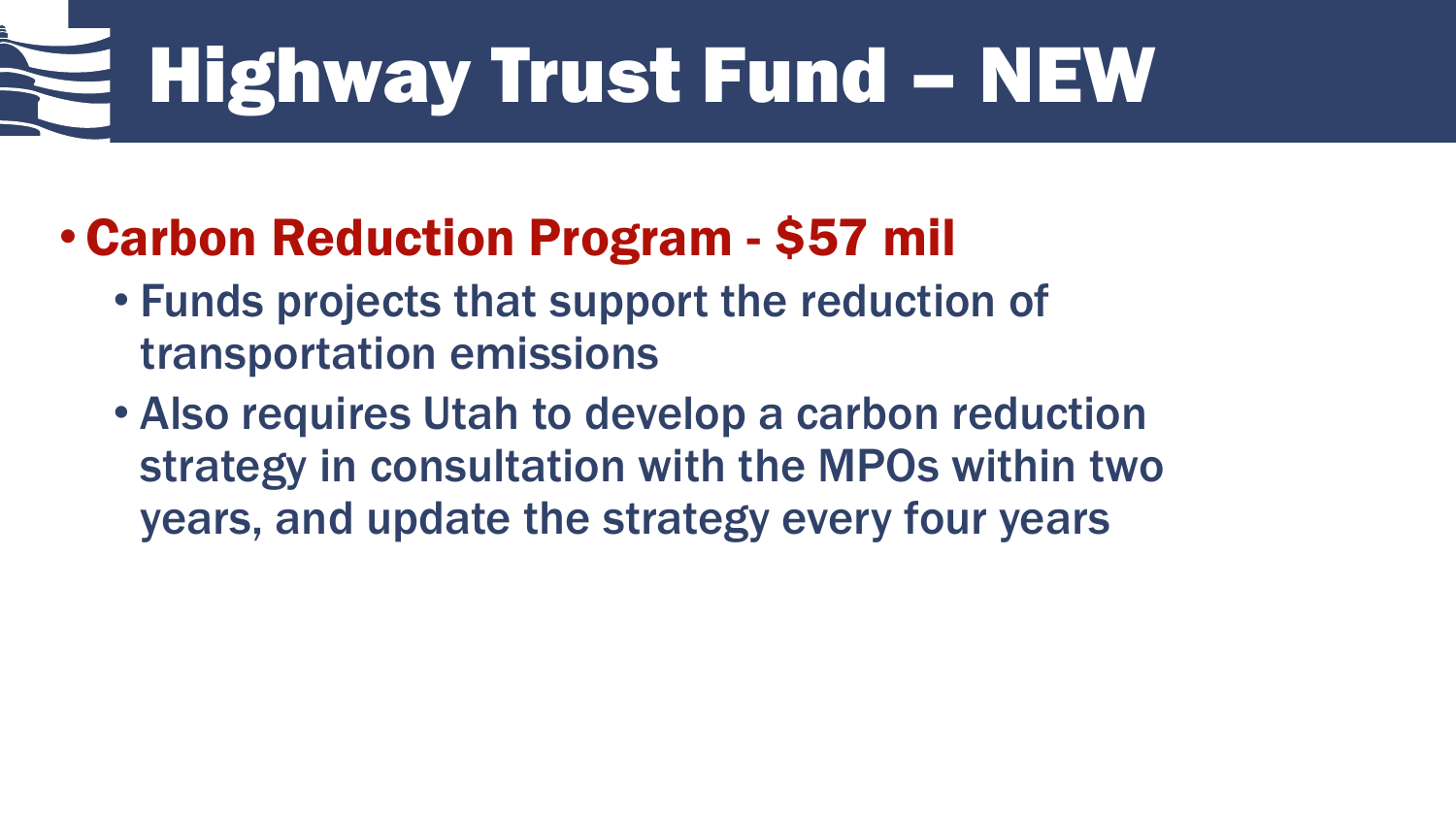# Highway Trust Fund – NEW

- •Promoting Resilient Operations for Transformative, Efficient and Cost Saving Transportation (PROTECT) - \$65 mil
	- Grants for resilience improvements via 3 channels:
		- Formula funding
		- Competitive planning grants for weather events
		- Competitive grants to protect surface transportation assets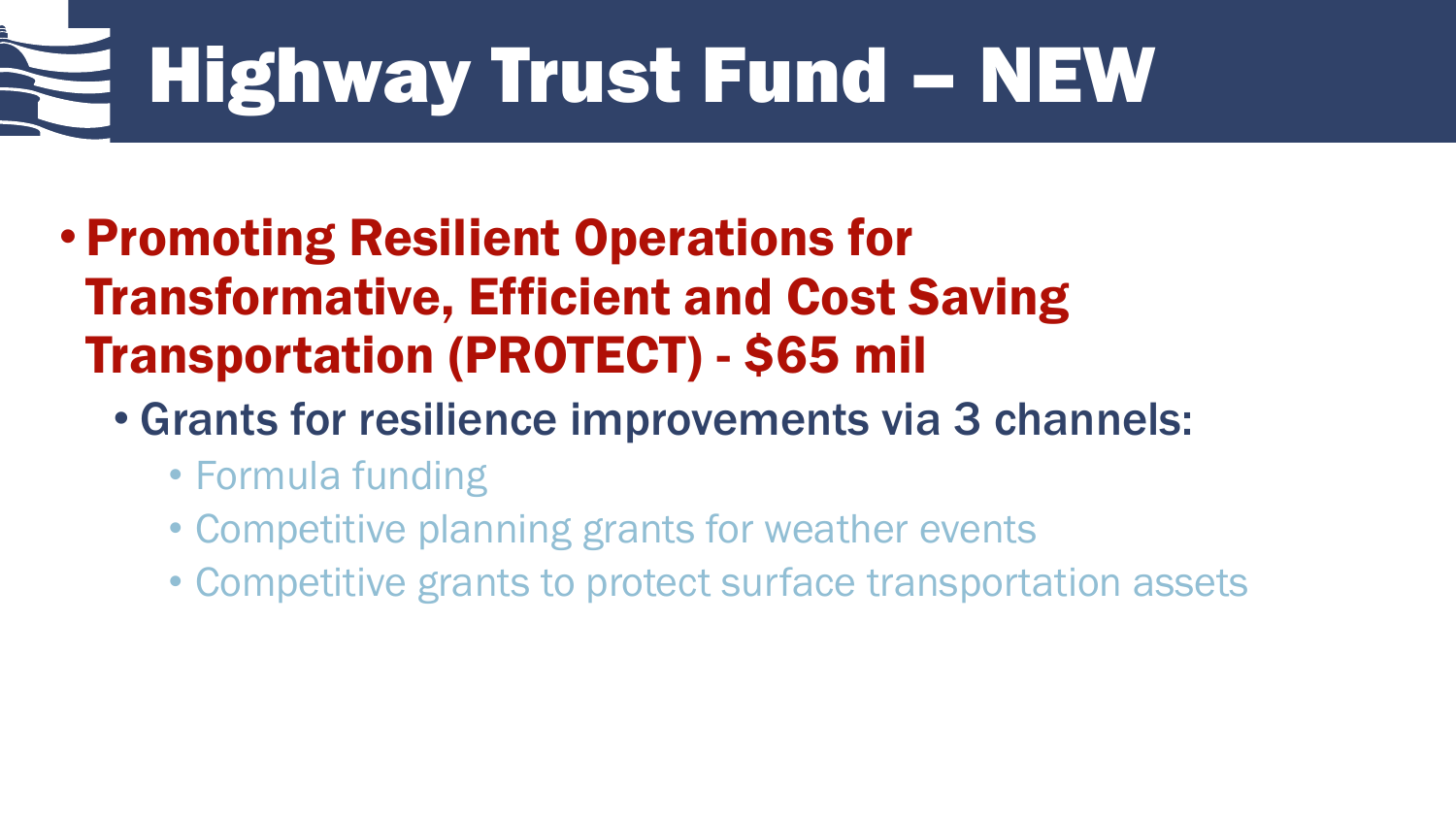## Non-Highway Trust Fund Appropriations

### • Bridge Investment Program

- \$225 mil for bridges in poor or fair condition
- Transit Appropriations
	- \$627 mil for projects and metropolitan planning
	- Grants for: TOD; transit on reservations; workforce development; and bus facilities

### • Airports

- \$181 mil based on formula funding
- SLC Airport will get the bulk
- Provo, Ogden, St. George, Cedar City, Moab, and Vernal will double their annual entitlements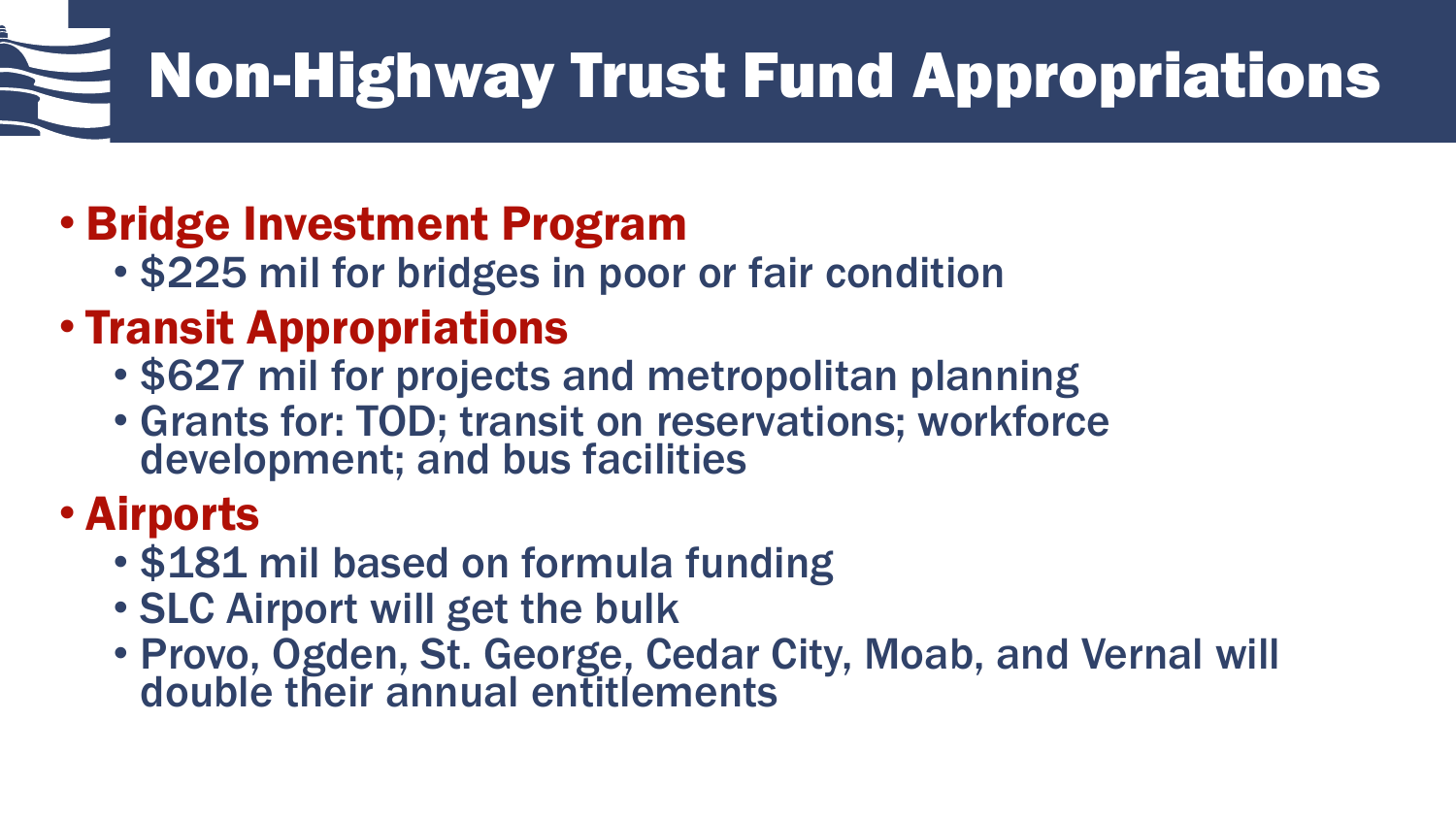## Water & Water Infrastructure & Resiliency

### • Clean Water State Revolving Fund

• \$219 mil – supports wastewater treatment and water collection systems, and the Drinking Water State Revolving Fund

### • Navajo Water Rights Settlement

- \$214 mil bringing running water to members living on sovereign land
- Central Utah Project Completion Account
	- \$50 mil directs water from the Colorado River for residential, commercial, agricultural purposes
	- \$10 mil Utah Reclamation Mitigation and Conservation Account

### • Resiliency

- \$19 mil protect against wildfires
- \$13 mil protect against cyberattacks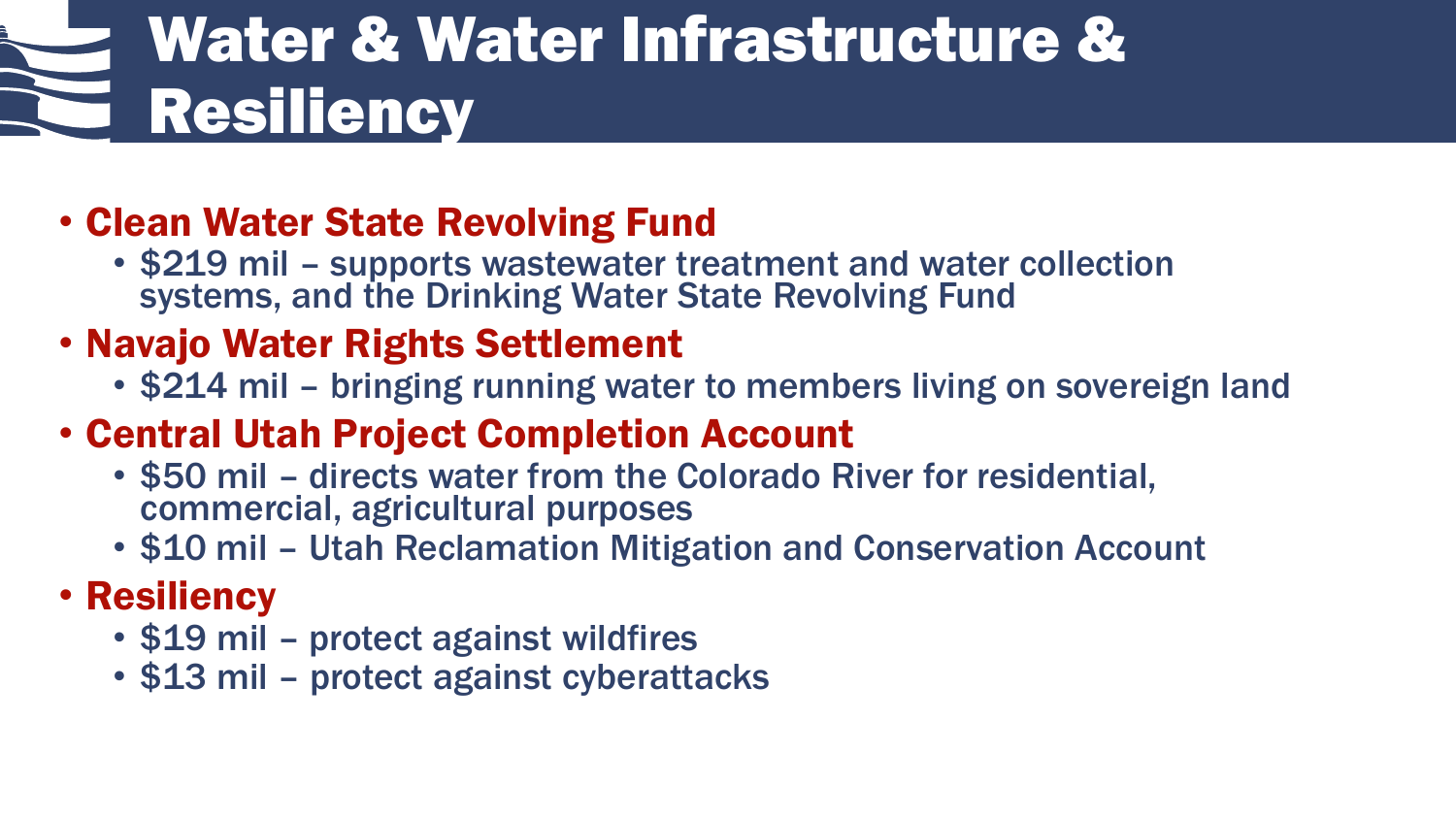# National totals

## •Broadband

• \$65 bil – Utah will receive a minimum of \$100 mill

## • Environmental Remediation

• \$21 bil – clean up brownfield and superfund sites; reclaim abandoned mine lands; plug orphan oil and gas wells

## •Power and Grid

• \$73 bil – upgrade power infrastructure; research into nuclear, carbon capture, clean hydrogen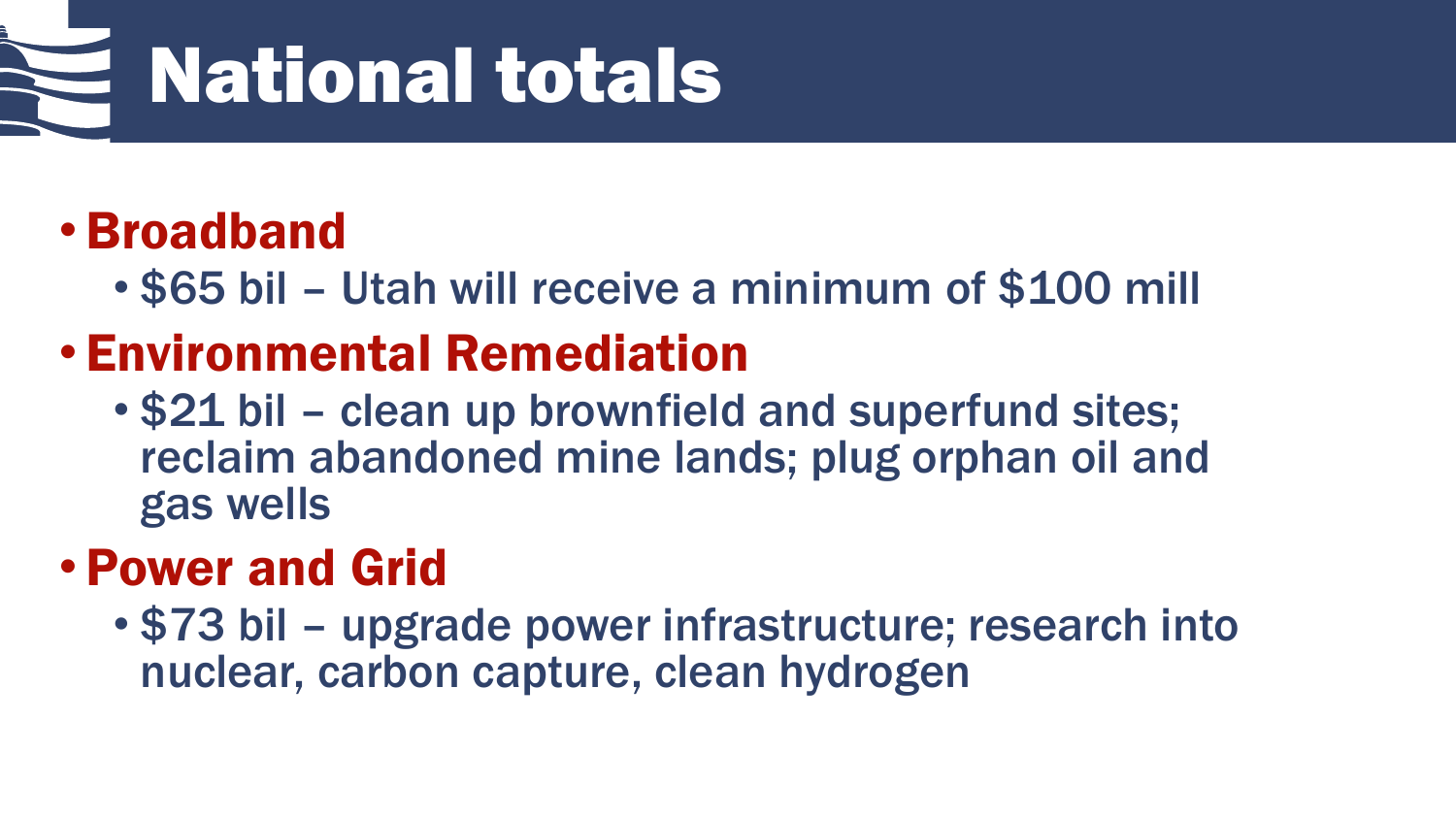

### • How can we apply for grant money?

- Check out the "Bipartisan Infrastructure Law Guidebook"
	- https://www.whitehouse.gov/build/
- Work with agencies or other eligible groups
- Open a bill file or request for appropriations

### • Tracking Build Back Better Act

- Negotiations failed at the end of 2021
- News reports at the end of January indicate there are efforts to revive this legislation
	- Draft anticipated between Feb 18-Mar 1 (in time for State of the Union address)
	- Likely total of \$1 tril in spending on social and climate change issues